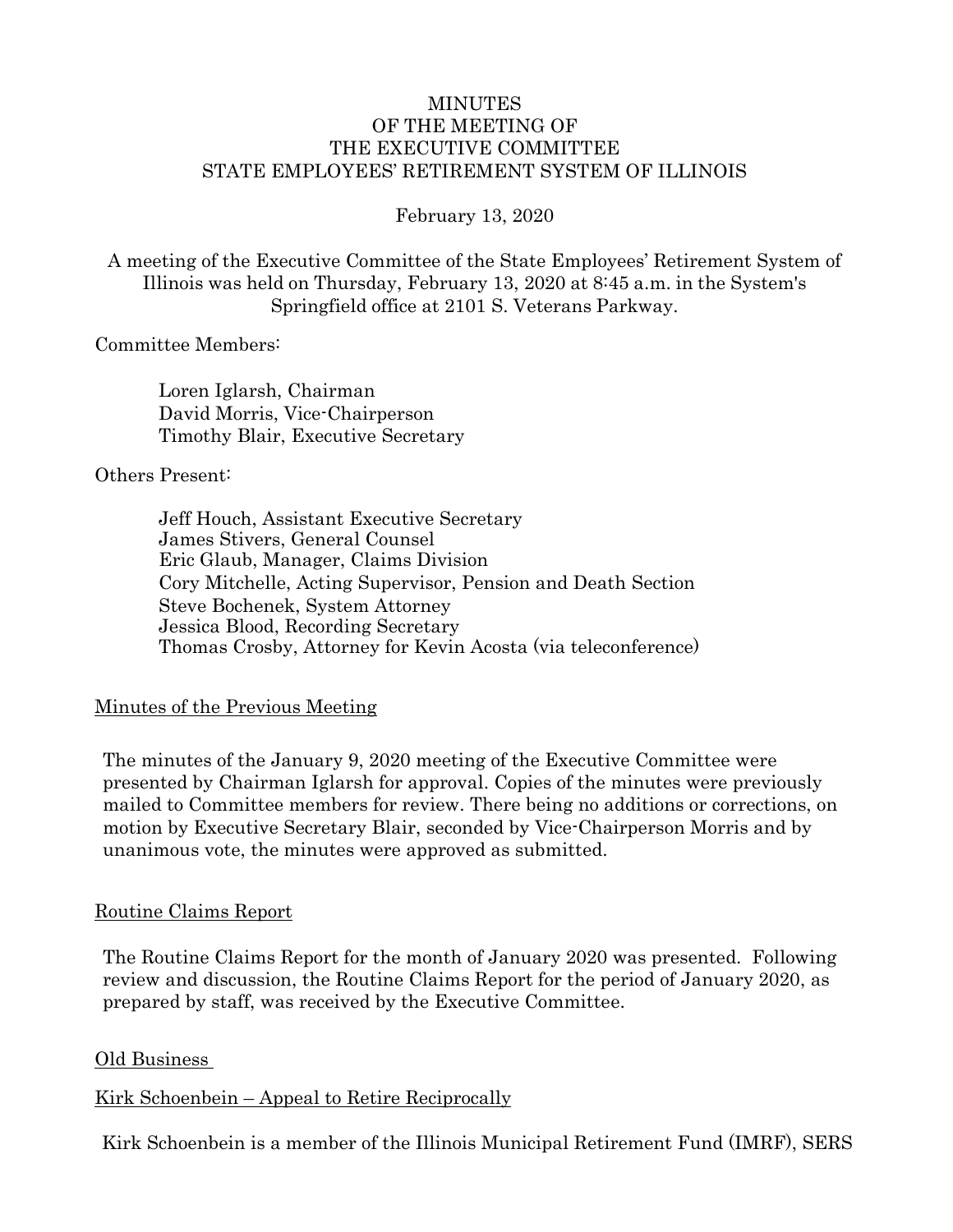and JRS, but is not independently vested with JRS.

Mr. Schoenbein retired reciprocally with IMRF effective March 1, 2017 and is deferred with SERS until March 1, 2022 when he reaches age 60. He elected not to retire reciprocally with JRS.

Mr. Schoenbein is appealing that SERS undo his reciprocal pension with IMRF and instead retire reciprocally with JRS.

The case was deferred at the Committee's September and October 2019 meetings pending further research into the case. It was again deferred at the Committee's November and December 2019 and January 2020 meetings pending a decision from IMRF.

Jeff Houch provided an update on Mr. Schoenbein's case, stating that a recommendation would be presented by the IMRF Benefits Committee on February  $27<sup>th</sup>$  with their board expected to ratify any decisions on February  $28<sup>th</sup>$ . He added that SERS should know of the status of Mr. Schoenbein's IMRF hearing by the March Executive Committee meeting. The Committee again decided to defer the case pending a decision from IMRF.

# Timothy Haslett – Appeal Pension Amount – Recommendation

Timothy Haslett retired on March 1, 2012. In September 2019 while reviewing his file for back wage adjustment, it was discovered that his final average compensation included vacation pay which created an overpayment of benefits.

The Pension & Death section adjusted Mr. Haslett's pension amount going forward, which included a reduction of his former amount. Mr. Haslett requested a personal hearing to appeal the adjustment of his pension.

After reviewing the facts of the case and some discussion, the Committee decided to refer the case for recommendation.

Attorney Bochenek presented recommendation No. 2020-02. After discussing the recommendation presented, the Committee decided to defer a recommendation pending further consideration of the facts of the case.

# New Business

# Kevin Acosta – Appeal Occupational Disability Offset – Personal Hearing (Teleconference) 9:00am

Kevin Acosta received a 7T benefit from SERS from December 2016 through January 2019, when Tristar terminated his TTD. Mr. Acosta did not return to work and he did not go on SERS' temporary benefit. In August 2019, SERS was informed of Mr. Acosta's settlement provided by CMS and prepared an estimate to show how his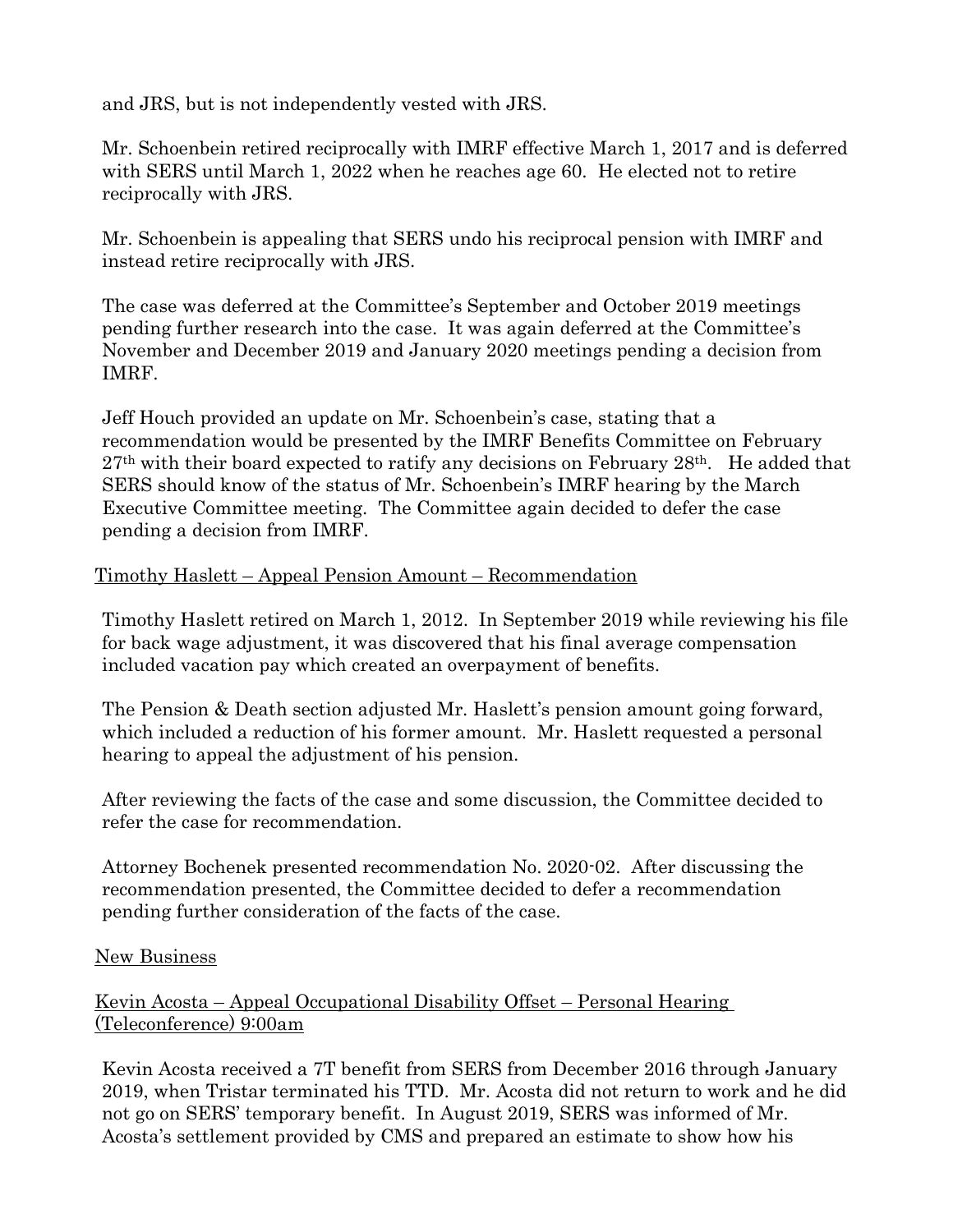settlement would be offset from his future occupational benefit.

When SERS was informed the settlement had been finalized, the Disability Section processed the estimated settlement amount, not realizing the settlement with CMS was for a lower amount. After Mr. Acosta's attorney requested an appeal, the Disability Section reviewed the file and discovered the estimated settlement amount had been used in the calculation. A corrected calculation has been prepared with the actual settlement amount and the monthly offset is based on Mr. Acosta's average weekly wage.

Mr. Acosta's attorney, Thomas Crosby, is seeking to appeal the offset amount SERS has levied on Mr. Acosta's benefits and has requested a personal hearing via teleconference before the Executive Committee. After hearing Mr. Crosby present Mr. Acosta's case and some discussion, the Committee decided to refer his case to Attorney Bochenek for a recommendation.

# Amber Beal – Appeal of SSA Overpayment Repayment Terms

Amber Beal was approved for a non-occupational disability benefit from SERS effective August 2013 through September 2015 and October 2016 through May 2017.

Ms. Beal was approved for a retroactive Social Security disability benefit effective January 2014, which created an overpayment of benefits. SERS sent Ms. Beal a notification letter dated October 5, 2017 explaining the calculation of the overpayment and what was due to SERS. Ms. Beal's disability benefit ended June 2019 due to her half time ceasing. She returned to work December 2019.

Ms. Beal's first appeal for a reduced repayment amount of \$200.00 per month, considered prior to her returning to work, was approved at the Committee's November 2019 meeting. Since Ms. Beal has now returned to work, SERS is requesting twenty percent of her gross, per SERS Board policy. She is appealing for a lowered repayment amount of \$500.00 per month.

After discussing the facts of the case, a motion was made by Vice-Chairperson Morris to deny Ms. Beal's request and instead offer a repayment plan of \$515.62 per month, which will repay the overpayment within five years. The motion was seconded by Chairman Iglarsh and all were in favor.

# Reinstatement of Accounts for Refund of Contributions

The member accounts of Dale Wessels and Alexander Kolar were written off in a previous fiscal year. The members have now submitted applications seeking a refund of their applicable SERS contributions.

The Claims Division is requesting the Executive Committee to approve reinstatement of the written-off accounts so the refund requests may be processed.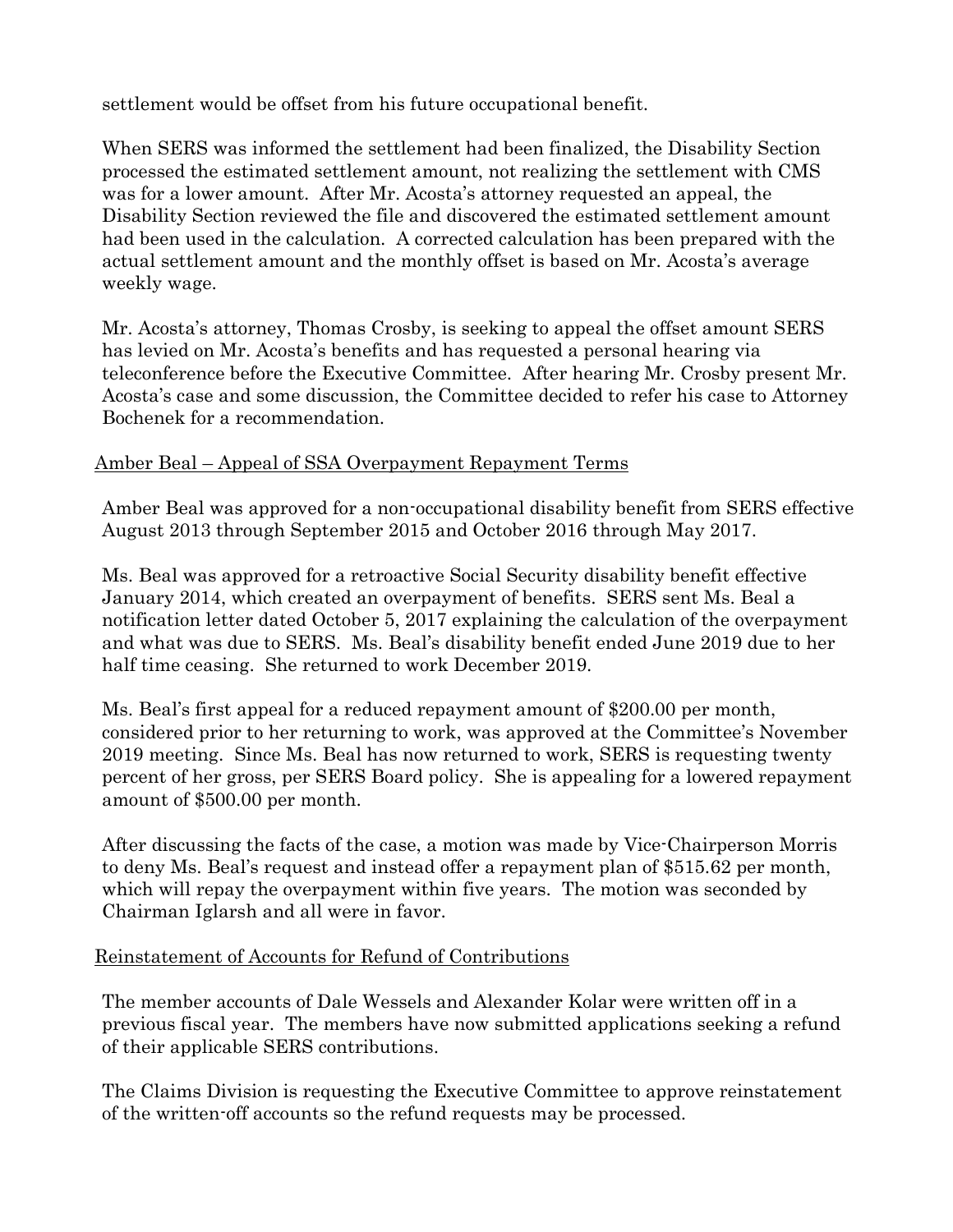After a brief discussion, a motion was made by Chairman Iglarsh to approve the request to reinstate the written-off member accounts. The motion was seconded by Vice-Chairperson Morris and all were in favor.

## Angela Stassi – Appeal SSA Overpayment

Angela Stassi was approved for a non-occupational disability benefit from SERS effective May 2017. Ms. Stassi was approved for a retroactive Social Security disability benefit effective September 2017, which created an overpayment.

SERS sent a notification letter to Ms. Stassi dated December 17, 2019 that explains the calculation of the overpayment and what is due. Per SERS Board policy, the Overpayment Section is to deduct half of the member's gross benefit to be applied to the overpayment owed to SERS. Ms. Stassi is requesting a lower, unspecified repayment amount.

After reviewing the facts of the case and some discussion, a motion was made by Chairman Iglarsh to approve Ms. Stassi's request for a lower repayment amount and offer a repayment plan of \$950.42 per month, which will repay the overpayment within three years. The motion was seconded by Vice-Chairperson Morris and all were in favor.

# Winona Buckner – Appeal of Non-Occupational Disability Overpayment Repayment Terms

Winona Buckner was approved for a non-occupational disability benefit from SERS effective May 2017 through November 2017. During an audit, it was discovered SERS paid Ms. Buckner twice for the period of July 1, 2017 through July 31, 2017 which resulted in an overpayment of benefits.

Ms. Buckner was also approved for a non-occupational disability benefit from SERS effective July 2019. It was confirmed by the Department of Human Services payroll that Ms. Buckner returned to the agency on October 1, 2019. This information was received after the check for October had been issued, resulting in an additional overpayment of benefits.

SERS sent notification letters to Ms. Buckner dated November 18, 2019 and January 17, 2020 explaining the reason for each overpayment and the total amount due, per SERS Board policy. Ms. Buckner is requesting a reduced repayment amount of \$500.00 per month.

After discussing the facts of the case, a motion was made by Vice-Chairperson Morris to approve Ms. Buckner's request. The motion was seconded by Chairman Iglarsh and all were in favor.

Robert Engel – Reinstatement of Account to Apply for Pension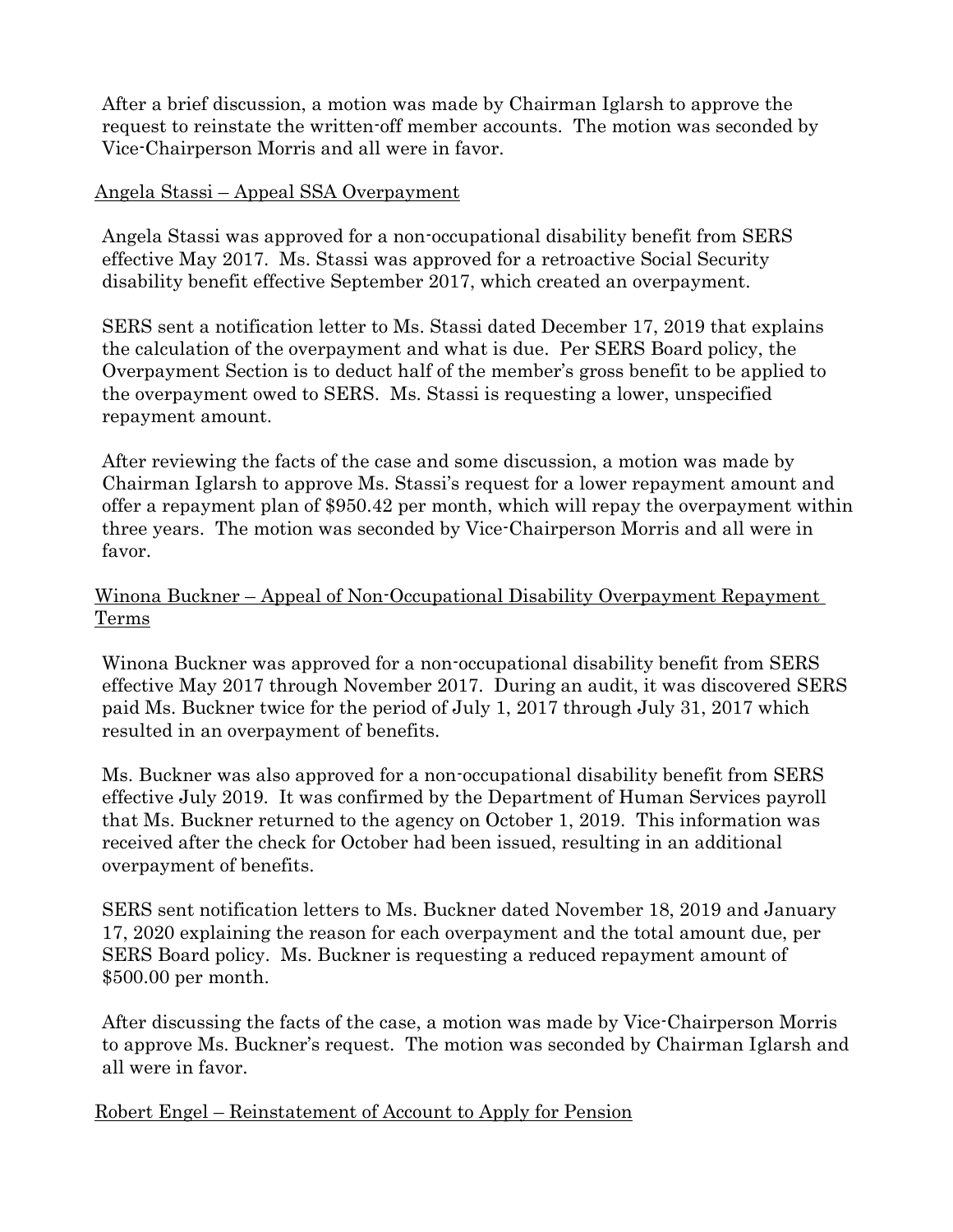The account of Robert Engel was written off in June 2005. Mr. Engel is requesting that his account be reinstated so he may apply for a pension benefit and has supplied a new address and proper identification.

After brief discussion, a motion was made by Chairman Iglarsh to approve the reinstatement of Mr. Engel's account. The motion was seconded by Executive Secretary Blair and all were in favor.

## Arthur McFadden Jr. – Appeal to Retire November 1, 2019

Arthur McFadden Jr. applied for a retirement benefit to be effective November 1, 2019. Prior to his retirement he met with the SERS Chicago office for an estimate.

Mr. McFadden Jr. is short of meeting the Rule of 85 by 1.75 months. He is requesting to retire effective November 1, 2019.

After reviewing the facts of the case and some discussion, a motion was made by Executive Secretary Blair to approve Mr. McFadden Jr.'s request. The motion was seconded by Chairman Iglarsh and all were in favor.

## Robyn Rogers – Appeal of SSA Overpayment Repayment Terms

Robyn Rogers was approved for two separate non-occupational disability benefits from SERS: October 2011 through October 2012, returning to work November 1, 2012 and October 2014 through November 2019, with half time ceasing on December 1, 2019.

In May 2016, Ms. Rogers was approved for a retroactive Social Security disability benefit effective March 2012, which created an overpayment of benefits. Ms. Rogers was notified of the overpayment and entered a repayment plan, which was deducted from her disability benefit on a monthly basis. Ms. Rogers' disability benefit ceased on November 30, 2019. SERS sent Ms. Rogers a letter dated December 23, 2019 explaining the remaining balance due on her overpayment.

As stated in the current SERS Board policy, a payment of \$400.00 per month is required for inactive members, with the repayment of an overpayment not to exceed five years. Ms. Rogers is requesting a lowered repayment amount of \$100.00 per month.

After discussing the facts of the case, a motion was made by Executive Secretary Blair to deny Ms. Rogers' request and instead offer a repayment plan of \$252.32 per month, which will repay the overpayment within five years. The motion was seconded by Chairman Iglarsh and all were in favor.

### Marilyn Johnson – Appeal of SSA Overpayment

Marilyn Johnson was approved for a non-occupational disability benefit from SERS effective October 2016. She returned to work on July 13, 2018. Ms. Johnson was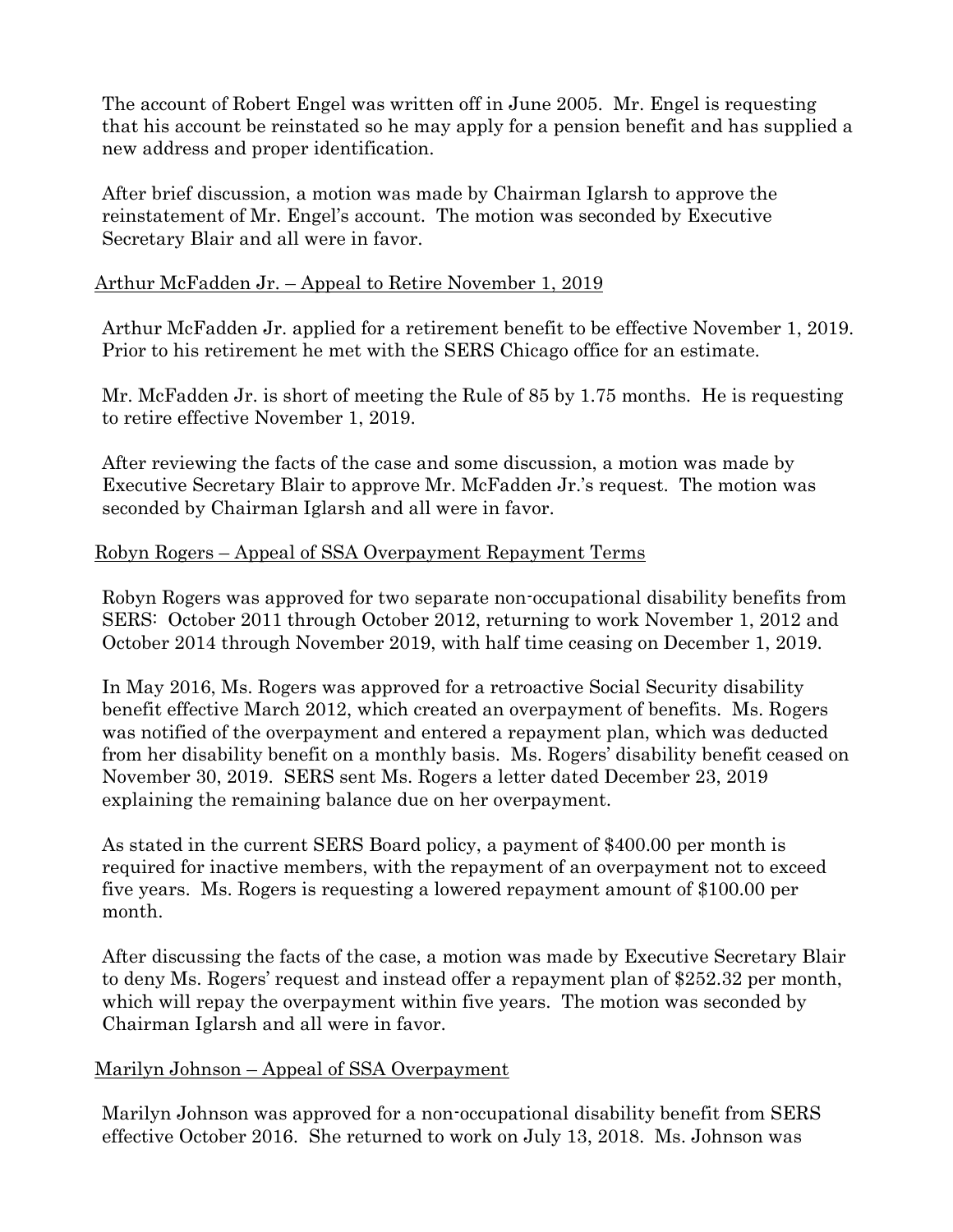approved for a retroactive Social Security disability benefit effective March 1, 2017, which resulted in an overpayment of benefits.

SERS sent a notification letter dated December 17, 2019 explaining the calculation of the overpayment and what is due in accordance with SERS Board policy. Ms. Johnson is appealing the overpayment.

After reviewing and discussing the facts, a motion was made by Executive Secretary Blair to deny Ms. Johnson's appeal of her overpayment and instead offer a repayment plan of \$277.68 per month to repay the overpayment within three years. The motion was seconded by Chairman Iglarsh and all were in favor.

## Bobbie Talley Jr. – Appeal of SSA Overpayment Repayment Terms

Bobbie Talley Jr. was approved for a non-occupational disability benefit from SERS effective February 2016. Mr. Talley Jr. was approved for a retroactive Social Security disability benefit effective August 1, 2017, which created an overpayment of benefits.

SERS sent Mr. Talley Jr. a notification letter dated April 15, 2019 explaining the calculation of the overpayment and what is due per SERS Board policy. Mr. Talley Jr. is requesting a repayment plan of \$400.00 per month.

After discussing the facts of the case, a motion was made by Chairman Iglarsh to deny Mr. Talley Jr.'s request and instead offer a repayment plan of \$525.58 per month, which will repay the overpayment within five years. The motion was seconded by Vice-Chairperson Morris and all were in favor.

# Kathryn Griffin – Appeal of Temporary Disability Overpayment

Kathryn Griffin began receiving an occupational disability benefit from SERS effective September 6, 2018. SERS was notified that Ms. Griffin's Workers' Compensation payments ceased effective March 15, 2019.

Ms. Griffin was then approved for a temporary disability benefit from SERS effective March 16, 2019. Ms. Griffin's half time ceased August 2019, but SERS continued to pay temporary disability benefits to Ms. Griffin through December 2019. This created an overpayment of benefits in accordance with 40 ILCS 5/14-123.1 of the Pension Code.

Ms. Griffin is no longer receiving a benefit from SERS, nor has she returned to work. She is appealing to not be held liable for the overpayment due to the confusion regarding her half-time cease.

After reviewing the facts of the case and some discussion, a motion was made by Chairman Iglarsh to deny Ms. Griffin's request. The motion was seconded by Executive Secretary Blair and all were in favor.